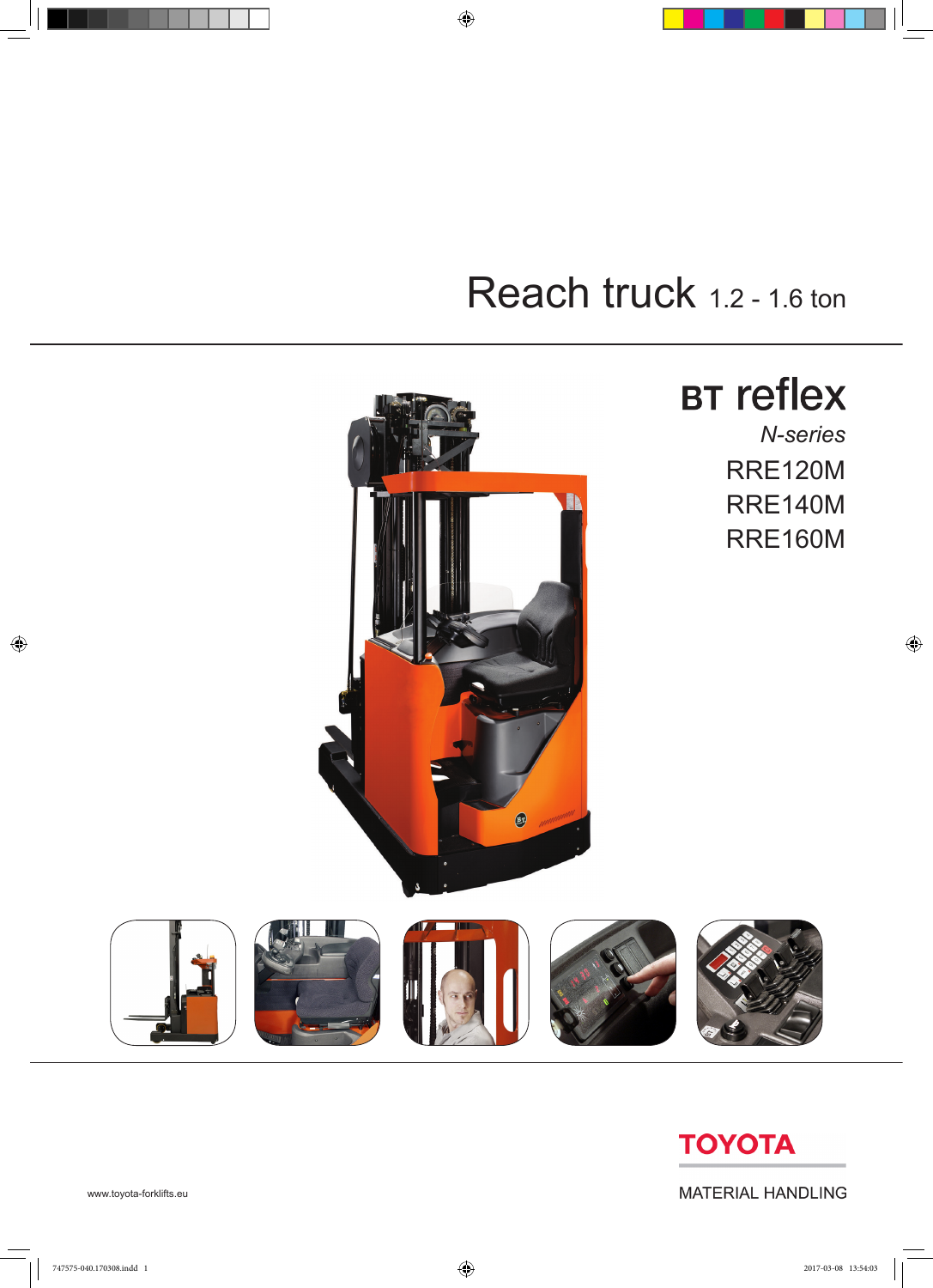$\bigoplus$ 

## **Reach truck**

| <b>Truck specifications</b> |      |                                                                 |                            |       | <b>RRE120M</b>                  | <b>RRE140M</b>         | <b>RRE160M</b>         |
|-----------------------------|------|-----------------------------------------------------------------|----------------------------|-------|---------------------------------|------------------------|------------------------|
|                             | 1.1  | Manufacturer                                                    |                            |       | Toyota                          | Toyota                 | Toyota                 |
|                             | 1.2  | Model                                                           |                            |       | <b>RRE120M</b>                  | <b>RRE140M</b>         | <b>RRE160M</b>         |
|                             | 1.3  | <b>Drive</b>                                                    |                            |       | Electric                        | Electric               | Electric               |
|                             | 1.4  | Operator type                                                   |                            |       | Seated                          | Seated                 | Seated                 |
| Identification              | 1.5  | Load capacity/rated load                                        | Q                          | kg    | 1200                            | 1400                   | 1600                   |
|                             | 1.6  | Load centre                                                     | $\mathbb{C}$               | mm    | 600                             | 600                    | 600                    |
|                             | 1.8  | Load distance, centre of support arm wheel to face of forks     | X                          | mm    | 449                             | 418                    | 400                    |
|                             | 1.9  | Wheelbase                                                       | y                          | mm    | 1434                            | 1434                   | 1434                   |
|                             | 2.1  | Service weight including battery                                |                            | kg    | 2849                            | 2974                   | 3509                   |
| Weight                      | 2.3  | Axle load, mast retracted without load, drive/support arm wheel |                            | kg    | 1630/1219                       | 1690/1284              | 2003/1506              |
|                             | 2.4  | Axle load, mast extended with load, drive/support arm wheel     |                            | kg    | 719/3330                        | 444/3930               | 424/4685               |
|                             | 2.5  | Axle load, mast retracted with load, drive/support arm wheel    |                            | kg    | 1340/2709                       | 1300/3074              | 1580/3529              |
|                             | 3.1  | Drive/support arm wheel                                         |                            |       | Polyurethane                    | Polyurethane           | Polyurethane           |
| Wheels                      | 3.2  | Wheel size, front                                               |                            |       | Ø 285                           | Ø 285                  | Ø 285                  |
|                             | 3.3  | Wheel size, rear                                                |                            |       | Ø 310                           | Ø 310                  | Ø 310                  |
|                             | 3.5  | Wheels, number front/rear $(x =$ driven wheels)                 |                            |       | 1x/2                            | 1x/2                   | 1x/2                   |
|                             | 4.1  | Tilt of fork, forward/backward                                  | $\alpha/\beta$             | deg   | $-0.5^{\circ}/2^{\circ}$ (mast) | $-2^{\circ}/4^{\circ}$ | $-2^{\circ}/4^{\circ}$ |
|                             | 4.2  | Height, mast lowered                                            | $h_{1}$                    | mm    | 1930                            | 2057                   | 2190                   |
|                             | 4.3  | Free lift                                                       | h <sub>2</sub>             | mm    | $1457$ <sup>1)</sup>            | 1416 <sup>1</sup>      | 1549 1)                |
|                             | 4.4  | Lift                                                            | h <sub>3</sub>             | mm    | 4110 1)                         | 4360 1)                | 4760 1)                |
|                             |      | Lift height                                                     | $h_{23}$                   | mm    | 4150 1)                         | 4400 1)                | 4800 1)                |
|                             | 4.5  | Height, mast extended                                           | h <sub>4</sub>             | mm    | 4654 1)                         | $5040$ <sup>1)</sup>   | 5440 1)                |
|                             | 4.7  | Height of overhead guard (cab)                                  | $\mathsf{h}_{_{6}}$        | mm    | 2166                            | 2166                   | 2166                   |
|                             | 4.10 | Height of support arms                                          | $h_{8}$                    | mm    | 262                             | 262                    | 262                    |
|                             | 4.15 | Height of lowered forks                                         | $h_{13}$                   | mm    | 40                              | 40                     | 40                     |
| <b>Dimensions</b>           | 4.21 | Overall width                                                   | $b_{1}$                    | mm    | 1120                            | 1120                   | 1120                   |
|                             | 4.22 | Fork dimensions                                                 | s/e/l                      | mm    | 40/100/1150 *                   | 40/100/1150 *          | 40/100/1150 *          |
|                             | 4.23 | Fork carriage ISO 2328, class/type A, B                         |                            |       | II A                            | II A                   | II A                   |
|                             | 4.25 | Width over forks                                                | b <sub>5</sub>             | mm    | 250-720                         | 250-720                | 250-720                |
|                             | 4.26 | Distance between support arms                                   | $b_{\scriptscriptstyle A}$ | mm    | 880                             | 880                    | 880                    |
|                             | 4.31 | Ground clearance, with load, below mast                         | m <sub>1</sub>             | mm    | 70                              | 70                     | 70                     |
|                             | 4.33 | Aisle width for pallets 1000 x 1200 crossways                   | A <sub>st</sub>            | mm    | 2664                            | 2685                   | 2698                   |
|                             | 4.34 | Aisle width for pallets 800 x 1200 lengthways                   | A <sub>st</sub>            | Mm    | 2700                            | 2727                   | 2743                   |
|                             | 4.35 | Turning radius                                                  | $W_a$                      | mm    | 1649                            | 1649                   | 1649                   |
|                             | 4.37 | Length across support arms                                      | $I_{7}$                    | mm    | 1808                            | 1808                   | 1808                   |
|                             | 5.1  | Travel speed, with/without load                                 |                            | km/h  | 10, 1/11, 2                     | 10,0/11,2              | 10,0/11,2              |
|                             | 5.2  | Lift speed, with/without load                                   |                            | m/s   | 0,29/0,42                       | 0,27/0,42              | 0,25/0,42              |
|                             | 5.3  | Lowering speed, with/without load                               |                            | m/s   | 0,47/0,47                       | 0,50/0,44              | 0,50/0,44              |
| Performance data            | 5.8  | Max. gradeability, with/without load <sup>2)</sup>              |                            | $\%$  | $15/10^{2}$                     | $15/10^{2}$            | $15/10^{2}$            |
|                             | 5.10 | Service brake                                                   |                            |       | Electric                        | Electric               | Electric               |
|                             | 6.1  | Drive motor rating S2 60 min                                    |                            | kW    | 7,5                             | 7,5                    | 7,5                    |
|                             | 6.2  | Lift motor rating S3 15%                                        |                            | kW    | 11                              | 11                     | 11                     |
| Electric motor              | 6.4  | Battery voltage, nominal capacity K.                            |                            | V/Ah  | 48/292-600                      | 48/292-600             | 48/292-600             |
|                             | 6.5  | Battery weight, min.                                            |                            | kg    | 510                             | 510                    | 510                    |
|                             | 6.6  | Energy consumption acc to VDI cycle 3)                          |                            | kWh/h |                                 |                        |                        |
| Other                       | 8.1  | Type of drive control                                           |                            |       | Variable AC                     | Variable AC            | Variable AC            |
|                             |      |                                                                 |                            |       |                                 |                        |                        |

1) Based on Triplex mast. Other alternatives are available.

2) Measured according to company standard.

3) Contact your supplier for information.

\* Other alternatives are available.

All data are based on table configuration. Other configurations may give other values.

Truck performance and dimensions are nominal and subject to tolerances.

Toyota Material Handling Manufacturing Sweden AB products and specifications are subject to change without notice.

 $\bigoplus$ 

 $\bigoplus$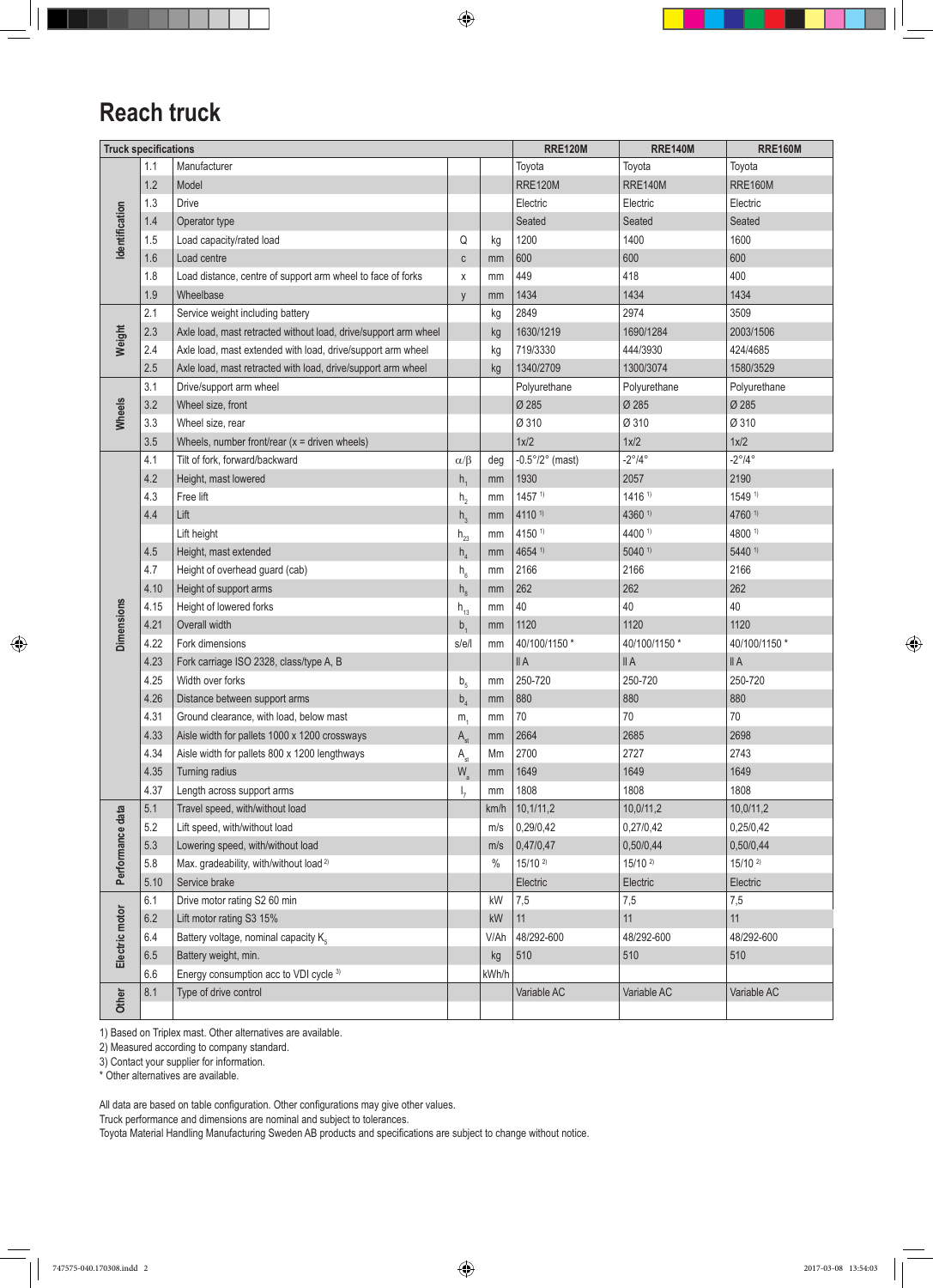$\bigoplus$ 

## **Battery compartment**

| <b>Dimensions</b> |      |                                                  |   |      |         | <b>RRE120M</b> |         |         | <b>RRE140M</b> |         | <b>RRE160M</b>                                                                                     |         |         |
|-------------------|------|--------------------------------------------------|---|------|---------|----------------|---------|---------|----------------|---------|----------------------------------------------------------------------------------------------------|---------|---------|
|                   |      | Depth                                            |   | mm   | 275     | 340            | 430     | 275     | 340            | 430     | 275                                                                                                | 340     | 430     |
|                   | 1.8  | Load distance, incl. fork front face             |   |      |         |                |         |         |                |         |                                                                                                    |         |         |
|                   |      | without sideshift                                | X | mm   | 449     | 384            | 294     | 418     | 353            | 263     | 400                                                                                                | 335     | 245     |
| Reflex            |      | with sideshift                                   | X | mm   | 394     | 329            | 239     | 380     | 315            | 225     | 362                                                                                                | 297     | 207     |
|                   | 4.20 | Length to face of forks                          |   |      |         |                |         |         |                |         |                                                                                                    |         |         |
|                   |      | without sideshift                                |   | mm   | 1182    | 1247           | 1337    | 1231    | 1296           | 1386    | 1249                                                                                               | 1314    | 1404    |
|                   |      | with sideshift                                   |   | mm   | 1237    | 1302           | 1392    | 1269    | 1334           | 1424    | 1287                                                                                               | 1352    | 1442    |
|                   | 6.4  | Battery voltage, nominal capacity K <sub>c</sub> |   | V/Ah |         |                |         |         |                |         | 48/292-300 48/360-450 48/360-450 48/360-450 48/360-450 48/360-600 48/360-450 48/360-450 48/360-600 |         |         |
|                   | 6.5  | Battery weight, min.-max.                        |   | kg   | 510-609 | 610-779        | 780-999 | 510-609 | 610-779        | 780-999 | 510-609                                                                                            | 610-779 | 780-999 |

## **Mast dimensions**

| <b>Mast</b> |                      |                              |    | <b>Duplex Tele</b> |      |      | Duplex Hi-Lo |      |      | <b>Triplex Hi-Lo</b> |      |      |      |      |
|-------------|----------------------|------------------------------|----|--------------------|------|------|--------------|------|------|----------------------|------|------|------|------|
|             | Lift height          | $n_{\scriptscriptstyle{nn}}$ | mm | 3350               | 3750 | 4150 | 3350         | 3750 | 4150 | 4150                 | 4500 | 4800 | 5400 | 6000 |
| Lift        |                      | n.                           | mm | 3310               | 3710 | 4110 | 3310         | 3710 | 4110 | 4110                 | 4460 | 4760 | 5360 | 5960 |
| RRE120M     | Height, mast lowered |                              | mm | 2194               | 2404 | 2604 | 2194         | 2404 | 2604 | 1930                 | 2047 | 2147 | 2347 | 2647 |
|             | Free lift            | n.                           | mm |                    | __   | –    | 1725         | 1925 | 2125 | 1457                 | 1574 | 1674 | 1874 | 2174 |
|             | Heigh, mast extended |                              | mm | 3849               | 4259 | 4659 | 3849         | 4259 | 4659 | 4654                 | 5004 | 5304 | 5904 | 6504 |

| Mast                       |                      |    | <b>Triplex Hi-Lo</b> |      |      |      |      |      |  |  |  |
|----------------------------|----------------------|----|----------------------|------|------|------|------|------|--|--|--|
| Lift height<br>mm<br>ممللا |                      |    |                      | 4400 | 4800 | 5400 | 5700 | 6300 |  |  |  |
|                            | Lift                 | H. | mm                   | 4360 | 4760 | 5360 | 5660 | 6260 |  |  |  |
| E140M<br><b>RR</b>         | Height, mast lowered |    | mm                   | 2067 | 2200 | 2400 | 2500 | 2700 |  |  |  |
|                            | Free lift            |    | mm                   | 1416 | 1549 | 1749 | 1849 | 2049 |  |  |  |
|                            | Heigh, mast extended |    | mm                   | 5050 | 5450 | 6050 | 6350 | 6950 |  |  |  |

| <b>Mast</b>           |                      |     |    | <b>Triplex Hi-Lo</b> |      |      |      |      |      |      |      |      |      |  |  |
|-----------------------|----------------------|-----|----|----------------------|------|------|------|------|------|------|------|------|------|--|--|
|                       | Lift height          | h., | mm | 4400                 | 4800 | 5400 | 5700 | 6300 | 6750 | 7000 | 7500 | 8000 | 8500 |  |  |
|                       | Lift                 | n.  | mm | 4360                 | 4760 | 5360 | 5660 | 6260 | 6710 | 6960 | 7460 | 7960 | 8460 |  |  |
| 60M<br>冚<br><b>RN</b> | Height, mast lowered |     | mm | 2067                 | 2200 | 2400 | 2500 | 2742 | 2991 | 3074 | 3241 | 3408 | 3574 |  |  |
|                       | Free lift            |     | mm | 1416                 | 1549 | 1749 | 1849 | 2091 | 2340 | 2423 | 2590 | 2757 | 2923 |  |  |
|                       | Heigh, mast extended |     | mm | 5050                 | 5450 | 6050 | 6350 | 6950 | 7400 | 7650 | 8150 | 8650 | 9150 |  |  |





 $\bigoplus$ 

 $\bigoplus$